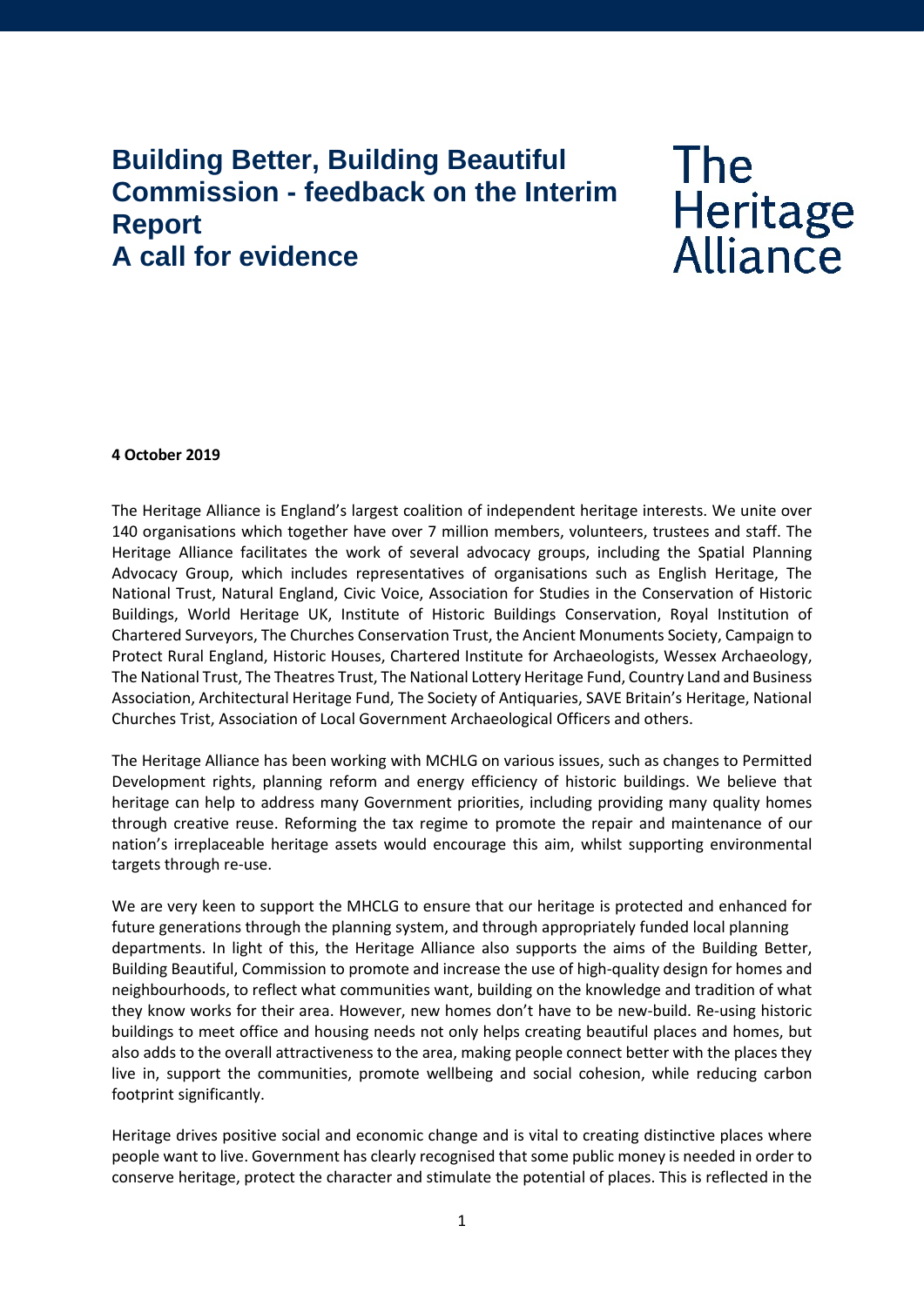£95 m carved out in the Budget for Heritage High Streets. The Government should consider how it can better support under-utilised heritage buildings being brought back into use as housing e.g. mills and factories. Applying standard office floor space densities to just the vacant floor space in Greater Manchester and Lancashire's textile mills shows the potential to create 25,000 new homes.

The Heritage Alliance is, however, very concerned about a new permitted development right for building up, as it will have a substantial negative impact on the built environment. This is specifically related to the *Policy Proposition 11: hope for the high street***.** We are willing to supply examples of cases which have been granted planning permission which have had such a negative impact. It is odd for the Government to have created the '*Building Better, Building Beautiful'* Commission and then propose removing local communities' ability to ensure that existing buildings are not made ugly. We welcome the exclusion of conservation areas and listed buildings etc. However there is still a key omission in relation to locally listed buildings which could be the very best buildings in an area yet are not unusual enough to be nationally listed. Although the rationale of the right is to provide 'new homes', much building on top of existing buildings will not necessarily provide new homes. The permitted development right should only apply where new homes are created that truly intend to address the housing crisis. If the policy is approved, then retrospective planning permission where there has been building up in a conservation area or on a listed building should be refused as a matter of course. This will discourage people to extend first then check later.

Design codes will not be strong enough tools to promote good design. Even without permitted development there are many examples of awful upwards extensions which have a negative impact on the surrounding built environment and residents' amenity. Design codes would be helpful to ensure the uniform and consistent design via planning permission. However, a design code is better than no guidance at all.

There must be the ability for local authorities to refuse demolition if there are concerns on heritage grounds not just on the manner of the demolition as is the case with the existing permitted development right for demolition of houses. There should be public notices and people should be able to object. If the new buildings under the permitted development do not need planning permission it will be impossible to assess the impact on surrounding heritage assets. We would urge the Government to abandon this proposal.

We would welcome continued collaboration with MHCLG to ensure any harm is mitigated as part of these proposals and to continue to identify opportunities for where the planning system can be improved.

### **Comments on specific Policy Propositions:**

*Policy Proposition 1: ask for beauty. Beauty and place-making should be a collective ambition for how we move forward and a legitimate outcome of the planning system. Great weight should be placed on securing beauty and great place making in the urban and natural environment. This should be embedded prominently in the National Planning Policy Framework (NPPF), associated guidance and encouraged via ministerial statement. This should both seek to protect that which is acknowledged to be beautiful through heritage and other protection regimes and should influence what we build in future at every scale.*

We agree, however what constitutes the value of a place goes far beyond the notion of "beauty" or "aesthetic benefit". It is a complex sum of many elements such as community use and value, historic associations with events or people, architectural and artistic uniqueness and contribution to the overall setting and outlook of the area, which partially is linked to the visual qualities of that place. As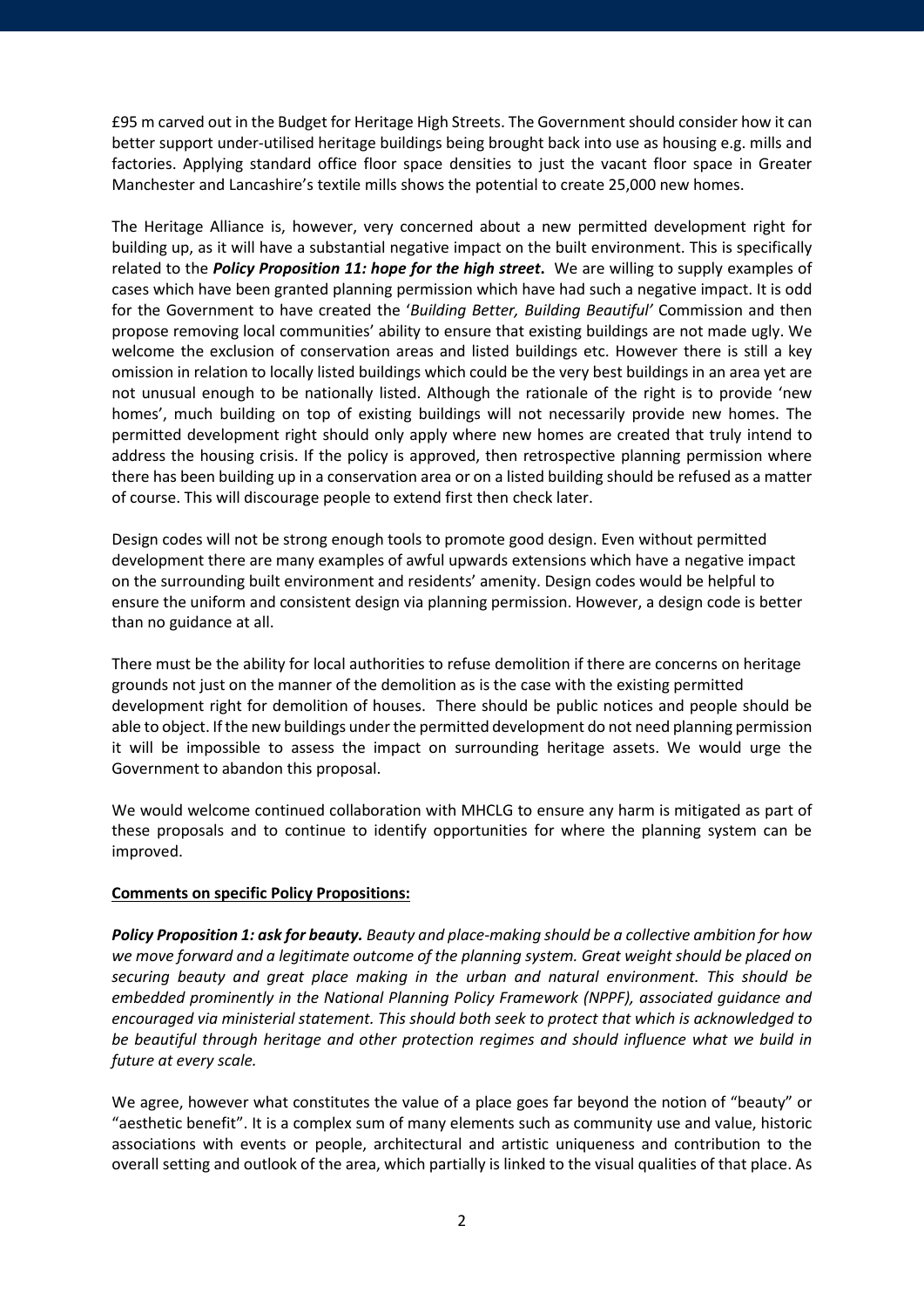pointed in Historic England's [Conservation Principles,](https://historicengland.org.uk/images-books/publications/conservation-principles-sustainable-management-historic-environment/) there are at least four components of the significance of a historic building (i.e. communal, historic, aesthetic and architectural), and this is very valid for the assessment of significance for any place or site.

*Policy Proposition 5: placemakers not housebuilders. We would like to explore how, public policy should support a growing role for the strategic land and infrastructure investor, master-builder, place maker or legacy business model as opposed to the building of single use housing estates on the 'next field' basis that currently prevails. Mixed-use developments are essential to creating places, delivering sustainability and a range of other beneficial outcomes. One option would be helping public sector bodies play a more active role in land assembly, when appropriate, by strengthening compulsory purchase orders and making it easier to buy land at existing use value plus a pre-set premium. This might be controversial and could require changes to the 1961 Land Compensation Act, to limit compensation for prospective planning permission. Another option would be actively to encourage land pooling.*

We agree, as building homes and neighbourhoods involve so much more than building houses – It should include parks, schools, offices, restaurants, museums, libraries and community centres; transport and infrastructure, entertainment facilities, sport and recreational grounds, hospitals and services. In order to link all these to common interest and a common value, and in order to build beautiful, with character and style, it is crucial that it is done with the local and national heritage in mind – it is the glue that keeps all this together, which links the place to the past of the community, relates to its memories and shared experiences, confirms the identity of the people living there and strengthens their sense of place, of belonging and local pride. None of this could be maintained without supporting and protecting the historic fabric of these places, their landmarks and their heritage.

*Policy proposal 7: incentivising stewardship and long-term development. There should be a review of what changes in legal and tax regimes would better support a long-term stewardship model of land and infrastructure investment in the development of new or remodelled settlements as opposed to a speculative, short term approach. New vehicles to achieve this whether fully public, public-private partnerships, fully private or community-driven should be explored according to the requirements of regional property markets and location.*

We agree. Reforming the tax regime to promote the repair and maintenance of our nation's irreplaceable heritage assets would encourage this aim, whilst supporting environmental targets through re-use - notably the equalisation of VAT to create a level playing field. Most heritage, including that which the Government has designated as nationally important, is looked after by private owners at their own cost, and often by volunteers, creating places where people want to live and supporting tourism. The tax system should better recognise owners' burdens and support sustainable economic use and re-use of heritage buildings.

A strong (and costed) business case has been developed, supported by the sector, showing that reducing income tax on Heritage Maintenance Funds from 45% to the basic rate of 20% would generate a net benefit of £85.5m by 2023. This benefit derives from the additional tourism visits that would be carried out (because more historic houses would be open to the public), the additional maintenance and repair work that would be carried out, and the general enhancement to wellbeing that arises from greater public access to well looked-after heritage assets.

The Government should commit to continue the Listed Places of Worship grant scheme so that these important buildings can recover VAT incurred on eligible costs.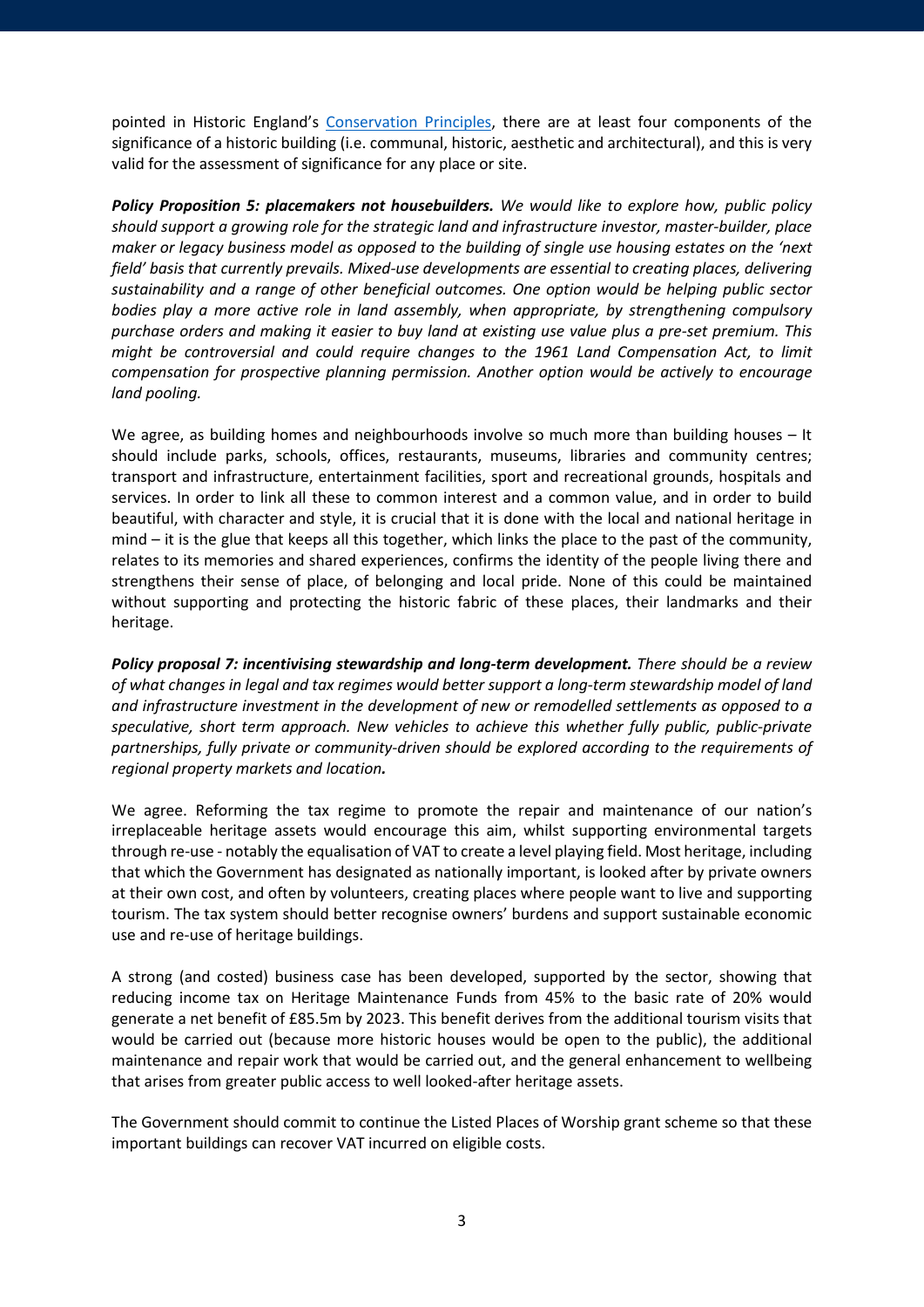20% VAT applies to work to historic buildings, yet no VAT at all is charged on building new homes. This is a perverse incentive not to repair or maintain historic buildings. Nevertheless, repair and maintenance work of historic buildings generated £6.6bn in construction sector output in 20[1](#page-3-0)8.<sup>1</sup>

The Heritage Statement's openness to consider tax measures was extremely welcome and the sector is working to gather evidence. The Government should now pilot a grant scheme to repay VAT spent on the repair of listed buildings, like the Listed Places of Worship Grant Scheme, and gather evidence of its impact on productivity and repair, with a view to a wider roll-out. Repair and maintenance of listed buildings should attract a 0% VAT rate after Brexit. This would spur investment, create jobs and reduce the wasteful carbon effects of demolition and re-build.

A commitment to reducing the burden of business rates on the heritage sector would help the heritage organisations and museums who have suffered from a sharp increase. Clearer treatment for historic buildings – both in terms of reducing the burden of rates on heritage organisations, and recognition of the significant repairs liability owners of businesses based in listing buildings suffer – is important in light of the Government's regeneration agenda.

For further details, please refer to our fiscal priorities document ["Backing the Bedrock, Five Heritage](https://www.theheritagealliance.org.uk/wp-content/uploads/2019/06/Manifesto2019.pdf)  [Fiscal and Funding Priorities 2019".](https://www.theheritagealliance.org.uk/wp-content/uploads/2019/06/Manifesto2019.pdf)

*Policy proposition 9: net gain not 'no net harm.' The planning system operates on the principle of minimising harm. We would like to see how this could be restored to a value add proposition. The tool of 'environmental net gain' is acknowledged as a potential means of nature recovery alongside necessary new development. The Commission would like to investigate how this could be read across to the National Planning Policy Framework and guidance in association with the ambition to build better and more beautifully.*

Neither agree nor disagree.

We agree here with our member, the National Trust, and believe that beauty, high-quality design and sustainability should work as an added value scheme for development instead of a 'no net harm' scheme, but we also do have some concerns about how this might work in practice.

Biodiversity, and eventually environmental, net gain will operate on robust metrics, allowing for improvements that are objectively adding value. It will be very difficult to measure beauty and highquality design an objective way, especially when taking into account local materials, preference, landscape and heritage.

Furthermore, if biodiversity or environmental net gain were to be expanded to incorporate higher standards or more beautiful buildings, we would have concerns about how this would interact with and potentially weaken the proposed net gain improvements for habitats, wildlife and the environment. Therefore, any requirement for net gain in development and infrastructure in relation to beauty and high-quality design needs to operate on a separate system, with its own measurements, monitoring and enforcement framework.

*Policy Proposition 28: making space for planning. Many local planning departments have insufficient capacity to focus on design quality or deliver sufficient certainty or efficiency to development. By encouraging up-front deliberative engagement, the setting of clearer form-based codes in many circumstances, by limiting the length of planning applications and by investing in digitising data-entry and process automation, it should be possible to free up resources and liberate public sector planners* 

<span id="page-3-0"></span><sup>1</sup> https://historicengland.org.uk/content/heritage-counts/pub/2018/heritage-and-the-economy-2018/